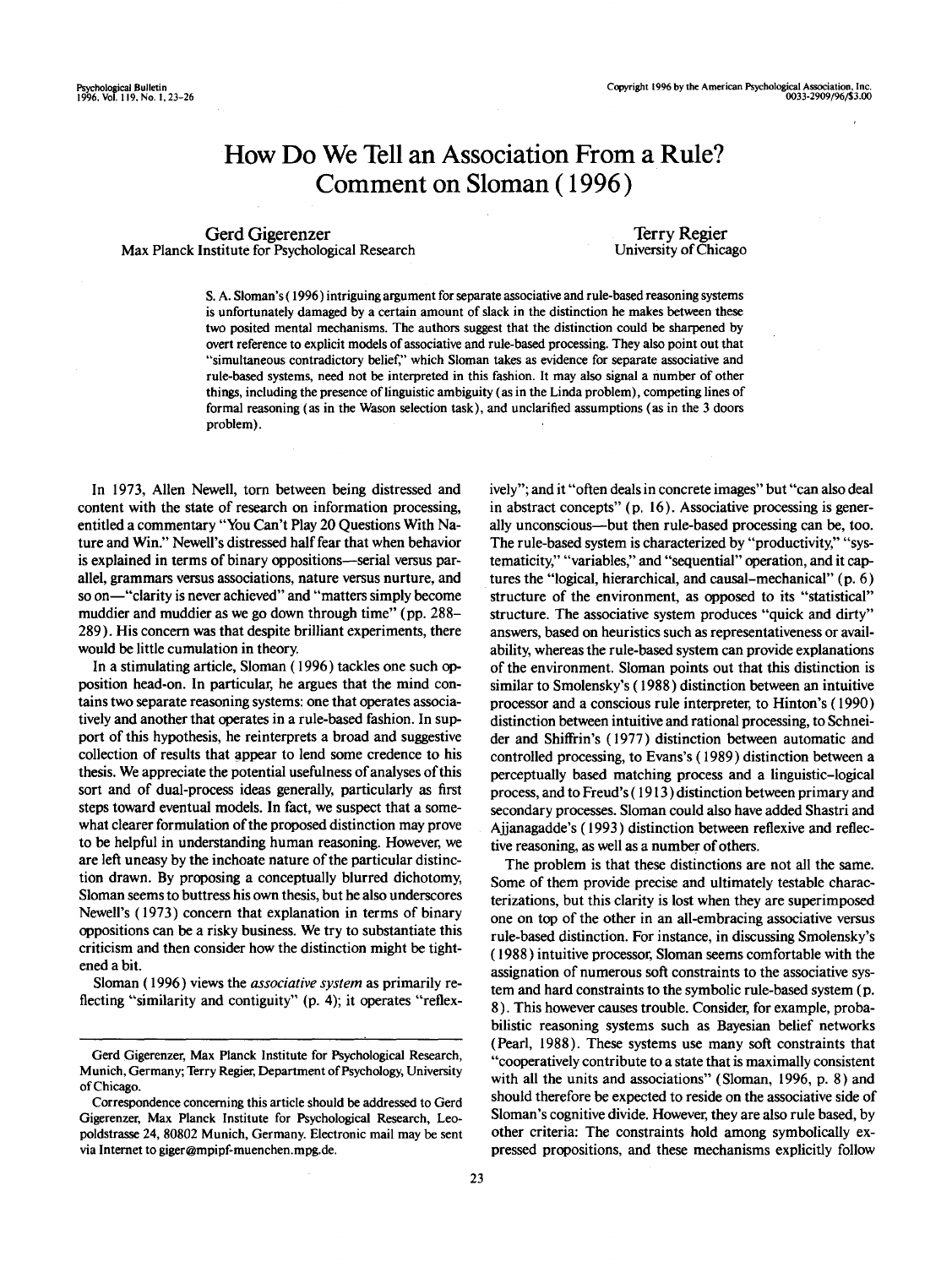(rather than merely conform to) the rules of probability. Thus, the existence of such systems forces a choice between a distinction cast in terms of hard and soft constraints and one cast in terms of rule following.

More generally, Sloman's (1996) treatment of his distinction in terms of probability and statistics is problematic. He claims that the associative system makes "predictions that approximate those of a sophisticated statistician" (p. 4). This statement grants the associative system an impressive breadth of coverage and is inconsistent with the more cautious assertion that this system is sensitive merely to similarity and temporal contiguity. Whatever similarity and temporal contiguity are, they are certainly not coextensive with statistics. The fluid nature of the distinction is also highlighted by the fact that the representativeness heuristic, firmly placed in the associative system, can be easily expressed as a likelihood in the formal (rule-based) language of probability (Gigerenzer & Murray, 1987, pp. 153– 157). Again, this forces a choice: Either one considers representativeness to be associative because it is similarity based, even if it is computed by explicitly following a formal rule, or one concedes that it may be rule based if such a rule is explicitly followed.

Sloman sees another incarnation of his distinction in the work of Hinton (1990), who differentiated between inferences that take place in a single settling of a connectionist network and those that require a sequence of such settlings with different variable bindings each time around. Sloman classifies the former as associative and the latter as rule based. Hinton's distinction is one you can sink your teeth into, but it is not the same as the other distinctions to which Sloman ties it. For example, in Tversky and Kahneman's (1983) Linda problem, the answer which Sloman classifies as rule based relies on the single application of only one rule: The probability of a conjunction cannot be greater than that of either of its conjuncts. There is no seriality involved. This is at odds with the notion that the rule-based system is necessarily sequential in nature. The problem then is that Sloman's distinction is so broad that it forsakes the precision of the constituent subdistinctions that it seeks to encompass and glosses over their incompatibilities.

To be fair to Sloman, it should be added that ambiguity in modeling seems to be a part of our field. Consider, for example, the representativeness heuristic, invoked to explain the conjunction fallacy (Tversky & Kahneman, 1983), as one of the prime examples of Sloman's (1996) associative system. It is understandable that when this heuristic was first introduced around 1970, it was loosely defined. Yet, more than 20 years and many experiments later, representativeness is still often treated as a vague and undefined notion (Shanteau, 1989; Wallsten, 1983). Whereas the work of Smith and Osherson (1989) represents a refreshing deviation from this trend, in other cases representativeness seems to be hardly more than a redescription of the cognitive illusion it purports to explain (Gigerenzer & Murray, 1987, chapter 5). This, together with other underdefined explanatory concepts such as *availability, anchoring, familiarity,* and *salience,* can be used to account for an impressively wide array of behaviors post hoc.

To continue being fair to Sloman, it should also be acknowledged that he clearly recognizes that the distinction between the two systems is a slippery one: "Any apparently associative process can be described as a rule based because of the representational power of rules" (Sloman, 1996, p. 11). Despite this slipperiness, however, there is the potential for a more cleanly specified distinction, and it is contained in Sloman's presentation. He is aware of the fact that the term *associative* in and of itself is not particularly enlightening, so he gives an initial working definition: The associative system is sensitive to similarity and temporal contiguity. This is a promising beginning, but it gets muddied when the associative system is also viewed in terms of Smolensky's (1988) and Hinton's (1990) connectionist proposals and in terms of statistics as a whole. As we have seen, these definitions are not always mutually compatible. Sloman's best bet may be to make the "similarity plus temporal contiguity" definition more precise and then stick to it. One possible way to do this would be to adopt a specific model of similarity, such as Tversky's (1977) or Smith and Osherson's (1989), in conjunction with a similarly precise model sensitive to temporal contiguity (Hebb, 1949). In fact, something one level more abstract may suffice—such as the notion of similarity as a function of featural overlap. This formalization of the concept of similarity would not necessarily correspond to similarity judgments as empirically elicited (Bassok & Medin, 1995), but at least the feature-overlap formalization is clear. One would know when an inference is associative and when it is not: It is associative if and only if it can be accounted for by featural overlap or temporal contiguity, regardless of the hardness or softness of the constraints involved and regardless of the seriality or nonseriality of the reasoning process. Indeed, sometimes Sloman (1996) does seem to have such a conception in mind. In discussing the dependence of similarity judgments on apparently nonfeatural influences such as hierarchical and causal structure (p. 16) and the implications this has for his distinction, he suggests a means to retain a featural view of similarity despite such evidence. In addition, he does take the trouble to point out the difference between his distinction and some related ones (Sloman, 1996, p. 19). But his discussion of the connectionist and statistical aspects of the associative system unfortunately cloud the issue: We are left with several imperfectly overlapping definitions, rather than just one clear one.

Although Sloman concedes that the distinction between associative and rule-based systems is a troubled one, he feels that he can find empirical evidence for it, in the form of "simultaneous contradictory belief" (1996, p. 11; Criterion S). Let us consider this argument.

### Empirical Evidence for Two Systems of Reasoning

Sloman's (1996) Criterion S is met when a person simultaneously holds two contradictory beliefs. The idea is that this occurs when the associative and rule-based systems arrive at conflicting responses to a situation. We argue that whereas Criterion S may sometimes provide evidence for such a collision, it may also indicate a number of other states of affairs. For the sake of this argument, we assume that the associative system is defined, as suggested earlier, in terms of featural overlap and temporal contiguity alone.

One of Sloman's flagship examples of Criterion S is the confusion some participants experience when considering the wellknown Linda problem (Tversky & Kahneman, 1983):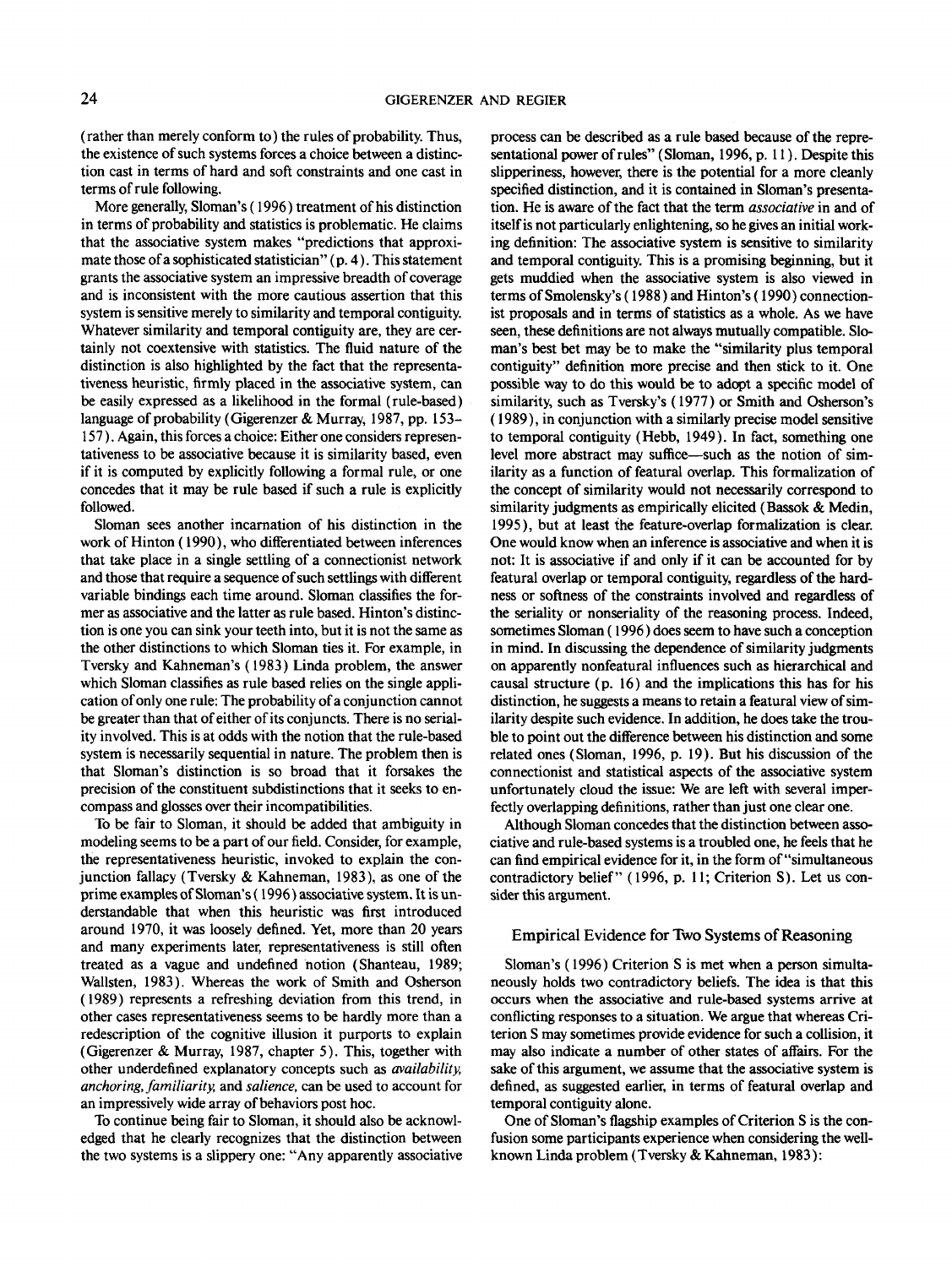Linda is 31 years old, single, outspoken and very bright. She majored in philosophy. As a student, she was deeply concerned with issues of discrimination and social justice, and also participated in anti-nuclear demonstrations. Which of these two alternatives is more probable?

Linda is a bank teller. (T)

Linda is a bank teller and is active in the feminist movement. (T&F)(p.297)

A majority of participants—some 80% to 90%—choose T&F as more probable. Tversky and Kahneman (1983) argued that this is an error in reasoning: Because the mathematical probability of a conjunction cannot be greater than that of one of its conjuncts, the correct answer is T. Their explanation of participants' behavior is that people seem not to reason by the laws of probability and that they use similarity instead, a strategy termed the *representativeness heuristic.* This similarity-based heuristic is considered by Sloman (1996) to be an element of the associative system, whereas explicit following of the conjunction rule is considered to be rule based.

For Sloman (1996), the critical point here is that the same participants who seem to reason on the basis of similarity also acknowledge that the other answer is correct; yet their original response continues to seem valid to them. They simultaneously believe the associative and the rule-based answers, having arrived at the first themselves, and having been persuaded of the validity of the second by the experimenters. We use the term *persuaded* deliberately—as we shall see, there is in fact no single correct answer to the Linda problem.

The Linda problem seems at first blush to provide support for Sloman's (1996) contention that there are two reasoning systems, one associative and the other rule based, and that the two can be perceived clearly when they are in conflict. However, we argue that this is not necessarily so, that the associative response in this case can be accounted for at least in part by the linguistic ambiguity of the instructions that the participants read, rather than by similarity. We appreciate that some researchers have looked for and did not find an effect of linguistic ambiguity in the Linda task (Crandall & Greenfield, 1986), but other results in the literature provide persuasive evidence that there is in fact such an effect. In particular, a variety of semantic and pragmatic inferences are drawn from the instructions in the Linda problem, and these inferences radically affect the interpretation of the instructions. Whereas some 10-20% of the participants seem to read the task as a straightforward problem in elementary probability, many other participants draw one of several conversational implicatures (Adler, 1991; Dulany & Hilton, 1991). For instance, some 30-40% seem to draw the " $T \rightarrow T \&$  not F" implicature, that is, "Linda is a bank teller" implies that she is a bank teller and not active in the feminist movement (Hertwig, 1995; Tversky & Kahneman, 1983); some 18% seem to draw the "T&F  $\rightarrow$  F given T" implicature (Hertwig & Chase, 1995). Both of these implicatures give firm foundations for the T&F response, meaning that this response need not be attributed to a similarity-based associative process. This, in turn, means that Criterion S need not be indicative of a clash between separate associative and rule-based systems.

More generally, the presence of two conflicting responses need not imply two such systems of reasoning. Consider the Wason selection task (1966), also used by Sloman (1996) to illustrate Criterion S. Here proper reasoning about a conditional statement is considered to be reducible to propositional logic, and deviating responses are attributed to matching biases, availability, and other elements of what Sloman labels the associative system. Experimenters are sometimes able to persuade participants that their original choices were in error, at which point the participants meet Criterion S: They continue to believe in the validity of their original choice, but they also acknowledge the logic behind the experimenter's argument. This can be taken as evidence for Sloman's two-system idea as long as one is comfortable attributing the participants' original responses to similarity. Recently, however, researchers have realized that propositional logic is not the only way to model proper reasoning in the selection task (including the so-called abstract version) and have pointed out that there exist other formal systems, such as Neyman-Pearson theory (signal detection theory) or Bayesian reasoning (Oaksford & Chater, 1994), which give answers that are inconsistent with propositional logic and which in the past have been attributed to associations or availability. Similarly, Birnbaum (1983) has shown that the apparently irrational participants' modal responses in the cab problem are consistent with a response derived from the Neyman-Pearson theory of hypothesis testing. The point then is that such different and inconsistent responses can be accounted for by a conflict between alternate formal, rule-based systems, rather than between an associative system and a rule-based one.

Finally, consider the well-known three doors problem from "Let's Make a Deal." Monty Hall shows you three doors: A, B, and C. He tells you there is a grand prize behind one of the doors and booby prizes (goats) behind the others, and he asks you to pick one. You pick Door A. He then opens Door C, and you see a goat. Monty now gives you the option of switching to Door B. The question is, should you? The answer depends on what assumptions are made regarding Monty's actions. The literature lists a number of rationales for switching and a number of rationales for not switching, each of which is valid under a different set of assumptions (Falk, 1992; Shimojo & Ichikawa, 1989). Many people experience Criterion S when considering the three doors problem: There are two perfectly reasonableseeming incompatible solutions vying for acceptance, and there are solid rationales for each. Do we now want to posit two separate reasoning systems? It seems to us that we do not—it is far simpler to just note that each answer is valid under its own set of assumptions. Thus, another possible cause of Criterion S is the lack of specification of critical starting assumptions.

Just what does Criterion S tell us? Although it is true that Sloman's (1996) examples all seem at first to have associative and rule-based halves, the availability of alternate explanations for the phenomenon is somewhat troubling. Criterion S may result from linguistic ambiguity (as in the Linda problem), competing lines of formal reasoning (as in the Wason selection task [1966]), unclarified assumptions (as in the three doors problem), or possibly from two separate reasoning systems. The key problem then is that Criterion S may signal any of a number of things, not just the existence of separate associative and rule-based reasoning systems.

### A Final Word

Let us try to tie things together. Whereas Sloman's (1996) overall case for two reasoning systems is appealing, it could be